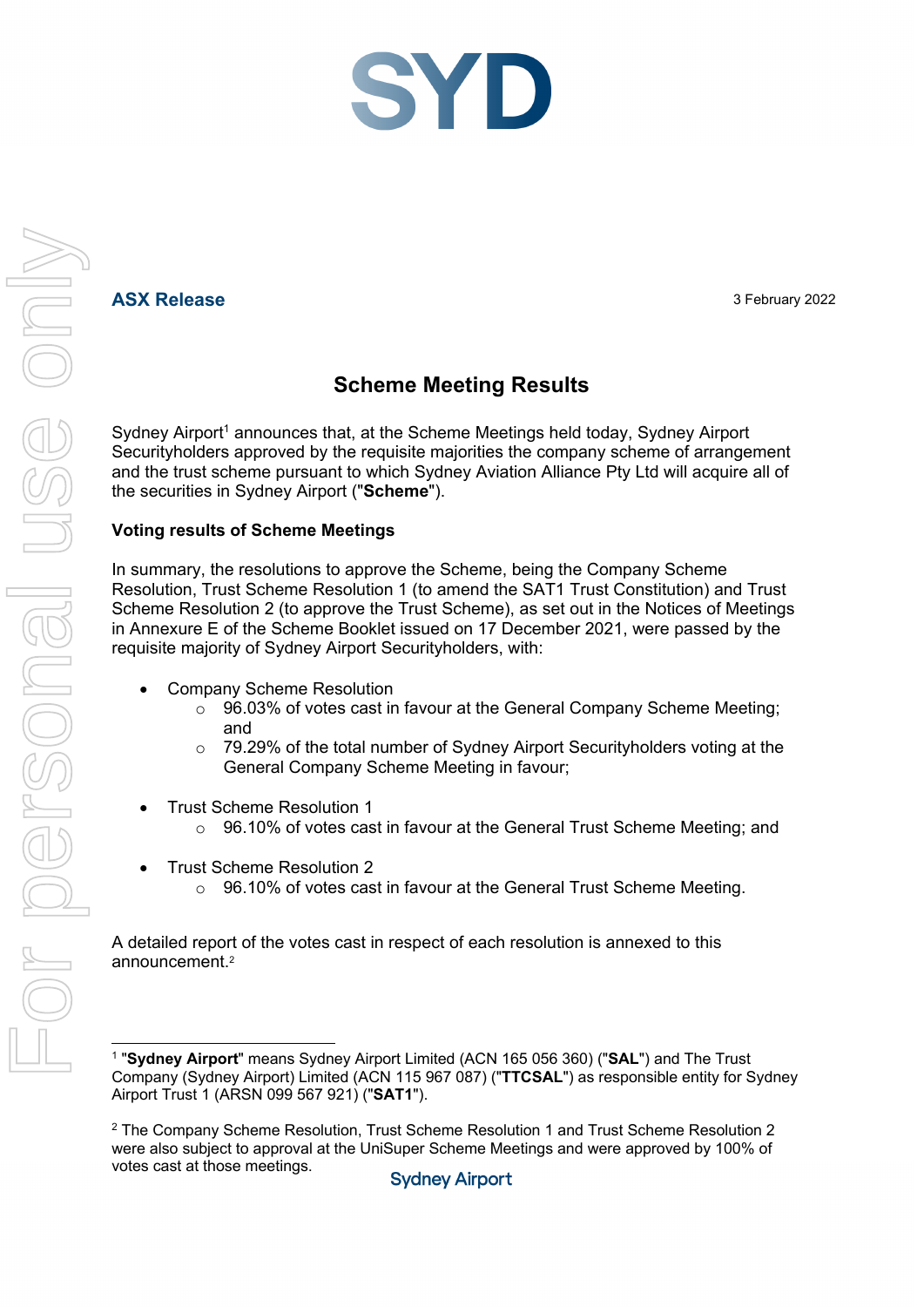#### **Notice of Second Court Hearing**

The Scheme remains subject to Court approval in order to be implemented and certain other conditions precedent as described in the Scheme Booklet dated 17 December 2021.

Sydney Airport has applied to the Court for orders approving the company scheme of arrangement and for the provision of the Second Judicial Advice in relation to the trust scheme at a hearing scheduled for 9.15am (Sydney time) on Wednesday, 9 February 2022 at the Supreme Court of New South Wales.

Sydney Airport will make a further announcement after the Court has considered the matter.

## **Lodgement of Court Orders and suspension of trading**

If the Court approves the Scheme, Sydney Airport proposes to lodge an office copy of the Court orders and the executed SAT1 Trust Supplemental Deed with the Australian Securities and Investments Commission on Wednesday, 9 February 2022, at which time the Scheme will become legally effective.

If this occurs, Sydney Airport will apply for its securities to be suspended from trading on the ASX with effect from the close of trade on Wednesday, 9 February 2022.

### **Implementation of the Scheme**

The dates for implementation of the Scheme and other key dates are set out below.3

| <b>Event</b>                                                                                                                                          | <b>Expected Date</b>                                   |  |  |  |  |
|-------------------------------------------------------------------------------------------------------------------------------------------------------|--------------------------------------------------------|--|--|--|--|
| <b>Second Court Date</b>                                                                                                                              | 9.15am (Sydney time) on Wednesday,<br>9 February 2022  |  |  |  |  |
| <b>Effective Date</b>                                                                                                                                 | Wednesday, 9 February 2022                             |  |  |  |  |
| Court orders lodged with ASIC and<br>announced on the ASX                                                                                             |                                                        |  |  |  |  |
| Last day of trading in Sydney Airport<br>securities – Sydney Airport Securities will be<br>suspended from trading on the ASX from<br>close of trading |                                                        |  |  |  |  |
| <b>Scheme Record Date</b>                                                                                                                             | 7:00pm (Sydney time) on Wednesday,<br>16 February 2022 |  |  |  |  |
| For determining entitlements to Scheme<br>Consideration                                                                                               |                                                        |  |  |  |  |
| <b>Implementation Date</b>                                                                                                                            | Wednesday, 9 March 2022                                |  |  |  |  |
| Transfer of Sydney Airport Securities to<br>Sydney Aviation Alliance Pty Ltd and<br>provision of Scheme Consideration                                 |                                                        |  |  |  |  |

 $3$  All such times and dates in the timetable below are references to the time and date in Sydney. Australia and all such times and dates are subject to change.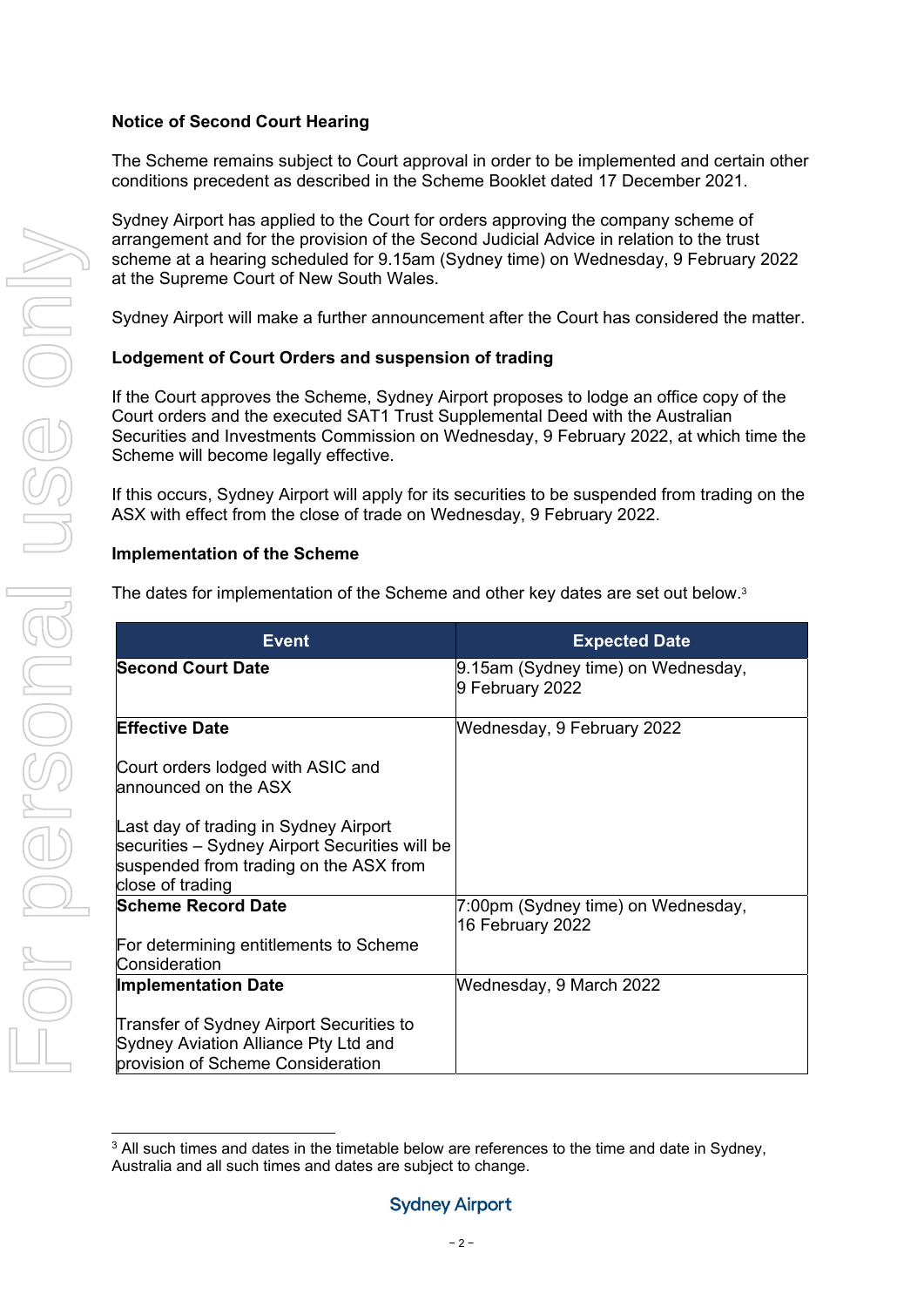#### **Securityholder information line**

Sydney Airport Securityholders requiring further information in relation to the Scheme may contact the Sydney Airport Securityholder Information Line on 1300 367 804 (within Australia) or +61 2 9066 6162 (outside Australia), Monday to Friday between 8.30am and 5.30pm (Sydney time).

**Authorised for release by the Company Secretary of SAL and TTCSAL** 

#### **Contacts for further information**

**Rob Catterall Head of Investor Relations** 

M +61 412 111 016

E rob.catterall@syd.com.au

**Josh Clements Head of Media & Communications** 

- M +61 401 406 305
- E josh.clements@syd.com.au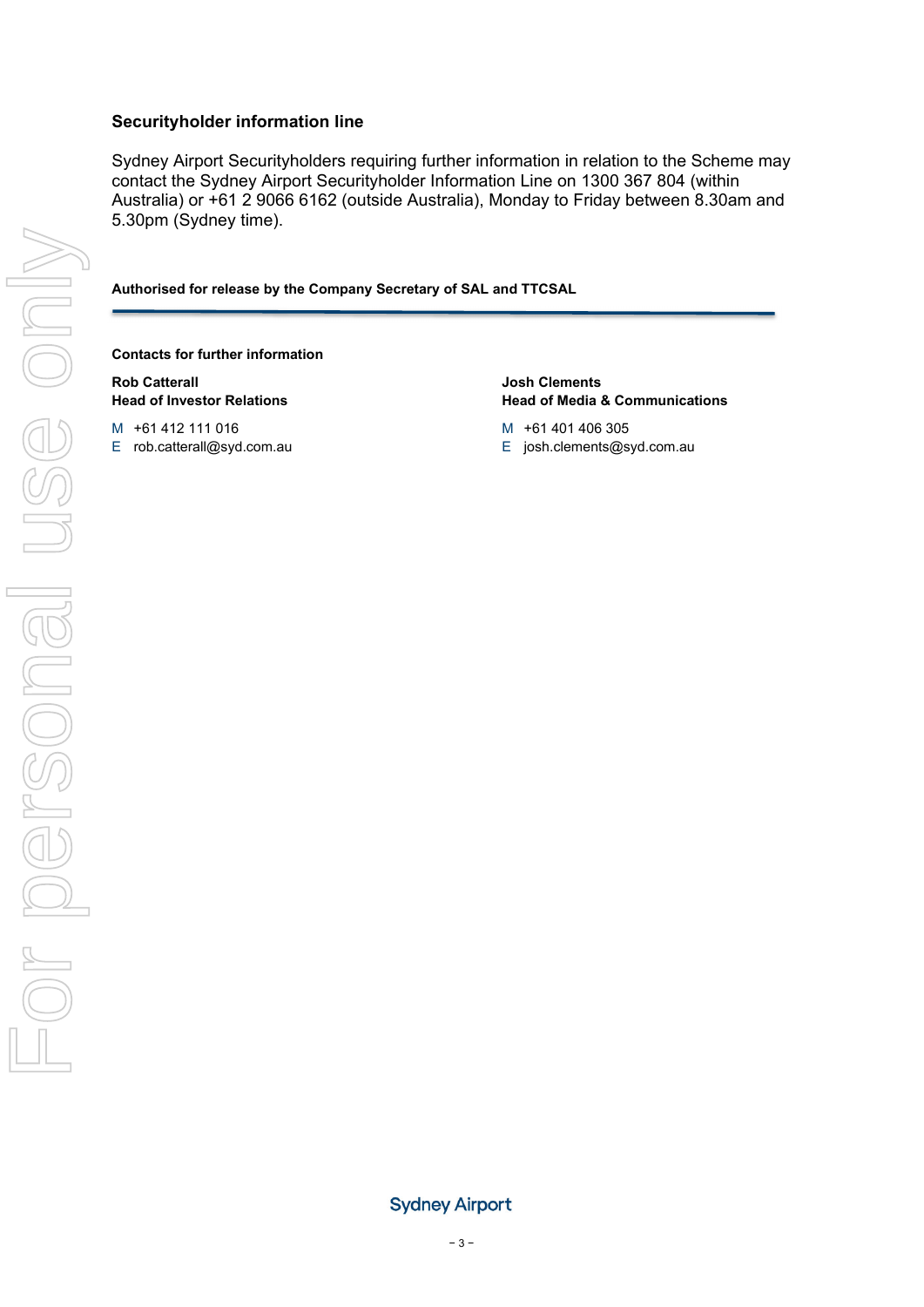#### **Sydney Airport General Company Scheme Meeting and the General Trust Scheme MeetingThursday, 03 February 2022Results of Meeting**

The following information is provided in accordance with section 251AA(2) of the Corporations Act 2001 (Cth) and ASX Listing Rule 3.13.

| <b>Resolution details</b>                                                                                                  | Instructions given to validly appointed proxies<br>(as at proxy close) |                     |                              |                | Number of votes cast on the poll          | <b>Resolution Result</b> |            |                                 |
|----------------------------------------------------------------------------------------------------------------------------|------------------------------------------------------------------------|---------------------|------------------------------|----------------|-------------------------------------------|--------------------------|------------|---------------------------------|
| <b>Resolution</b>                                                                                                          | For                                                                    | <b>Against</b>      | Proxy's<br><b>Discretion</b> | <b>Abstain</b> | For                                       | Against                  | Abstain*   | Carried /<br><b>Not Carried</b> |
| <b>Resolution of holders of SAL Shares</b><br>Resolution 1 Resolution of holders of SAL Shares - Company Scheme Resolution | 1,044,308,283<br>94.04%                                                | 43,492,013<br>3.92% | 22,601,782<br>2.04%          | 21,885,446     | 1,067,277,244<br>96.03%                   | 44,105,038<br>3.97%      | 21,885,446 |                                 |
|                                                                                                                            |                                                                        |                     |                              |                | Number of shareholders voting on the poll |                          |            |                                 |
|                                                                                                                            |                                                                        |                     |                              |                | For                                       | Against                  | Abstain*   | Carried                         |
|                                                                                                                            |                                                                        |                     |                              |                | 13,833<br>79.29%                          | 3,612<br>20.71%          | 348        |                                 |
|                                                                                                                            |                                                                        |                     |                              |                |                                           |                          |            |                                 |
| <b>Resolutions of holders of SAT1 Units</b><br>Resolution 2 Trust Scheme Resolution 1                                      | 1,039,796,843<br>93.72%                                                | 42,663,518<br>3.85% | 26,956,367<br>2.43%          | 22,275,814     | 1,067,102,681<br>96.10%                   | 43,275,087<br>3.90%      | 22,281,114 | Carried                         |
|                                                                                                                            |                                                                        |                     |                              |                |                                           |                          |            |                                 |
| <b>Resolutions of holders of SAT1 Units</b><br>Resolution 3 Trust Scheme Resolution 2                                      | 1,039,703,585<br>93.71%                                                | 42,649,951<br>3.85% | 27,032,300<br>2.44%          | 22,306,706     | 1,067,097,154<br>96.10%                   | 43,261,520<br>3.90%      | 22,312,006 | Carried                         |
|                                                                                                                            |                                                                        |                     |                              |                |                                           |                          |            |                                 |

\* Votes cast by a person who abstains on an item are not counted in calculating the required majority on a poll.